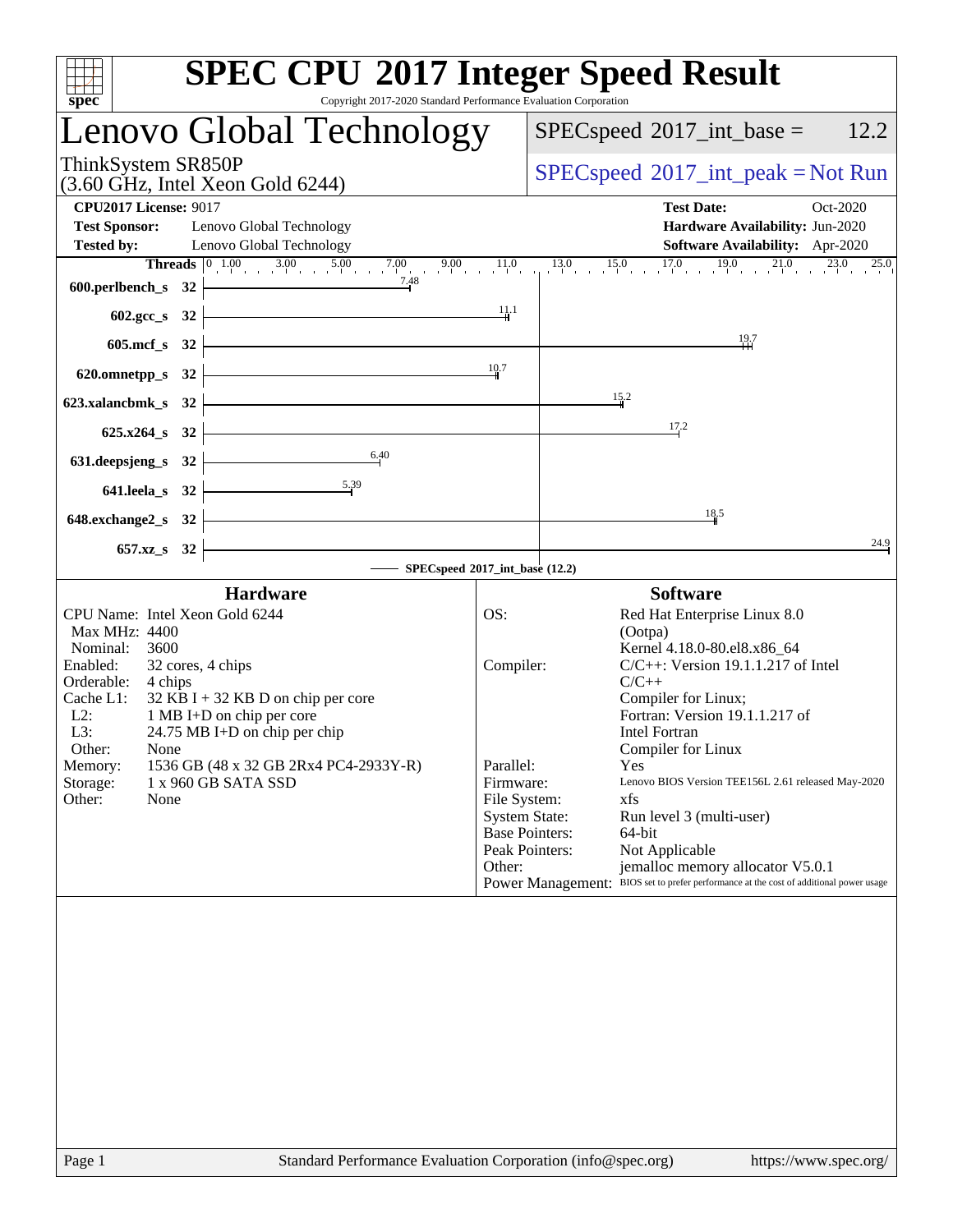

## Lenovo Global Technology

## ThinkSystem SR850P<br>  $SPEC speed^{\circ}2017\_int\_peak = Not Run$

(3.60 GHz, Intel Xeon Gold 6244)

 $SPEC speed^{\circ}2017\_int\_base = 12.2$ 

**[Test Sponsor:](http://www.spec.org/auto/cpu2017/Docs/result-fields.html#TestSponsor)** Lenovo Global Technology **[Hardware Availability:](http://www.spec.org/auto/cpu2017/Docs/result-fields.html#HardwareAvailability)** Jun-2020 **[Tested by:](http://www.spec.org/auto/cpu2017/Docs/result-fields.html#Testedby)** Lenovo Global Technology **[Software Availability:](http://www.spec.org/auto/cpu2017/Docs/result-fields.html#SoftwareAvailability)** Apr-2020

**[CPU2017 License:](http://www.spec.org/auto/cpu2017/Docs/result-fields.html#CPU2017License)** 9017 **[Test Date:](http://www.spec.org/auto/cpu2017/Docs/result-fields.html#TestDate)** Oct-2020

## **[Results Table](http://www.spec.org/auto/cpu2017/Docs/result-fields.html#ResultsTable)**

|                                    | <b>Base</b>    |                |       |                |       | <b>Peak</b>    |       |                |                |              |                |              |                |              |
|------------------------------------|----------------|----------------|-------|----------------|-------|----------------|-------|----------------|----------------|--------------|----------------|--------------|----------------|--------------|
| <b>Benchmark</b>                   | <b>Threads</b> | <b>Seconds</b> | Ratio | <b>Seconds</b> | Ratio | <b>Seconds</b> | Ratio | <b>Threads</b> | <b>Seconds</b> | <b>Ratio</b> | <b>Seconds</b> | <b>Ratio</b> | <b>Seconds</b> | <b>Ratio</b> |
| $600.$ perlbench $\mathsf{S}$      | 32             | 237            | 7.48  | 237            | 7.49  | <u>237</u>     | 7.48  |                |                |              |                |              |                |              |
| $602.\text{gcc}\_\text{s}$         | 32             | 364            | 11.0  | 360            | 11.1  | 360            | 11.1  |                |                |              |                |              |                |              |
| $605$ .mcf s                       | 32             | 239            | 19.7  | 241            | 19.6  | 237            | 19.9  |                |                |              |                |              |                |              |
| 620.omnetpp_s                      | 32             | 153            | 10.7  | 154            | 10.6  | 153            | 10.7  |                |                |              |                |              |                |              |
| 623.xalancbmk s                    | 32             | 93.3           | 15.2  | 93.7           | 15.1  | 93.2           | 15.2  |                |                |              |                |              |                |              |
| 625.x264 s                         | 32             | 102            | 17.2  | 102            | 17.3  | 102            | 17.2  |                |                |              |                |              |                |              |
| 631.deepsjeng_s                    | 32             | 224            | 6.40  | 224            | 6.40  | 224            | 6.40  |                |                |              |                |              |                |              |
| 641.leela s                        | 32             | 317            | 5.39  | 317            | 5.39  | 318            | 5.36  |                |                |              |                |              |                |              |
| 648.exchange2_s                    | 32             | 159            | 18.5  | 158            | 18.6  | <u>159</u>     | 18.5  |                |                |              |                |              |                |              |
| $657.xz$ s                         | 32             | 249            | 24.9  | 249            | 24.9  | 249            | 24.8  |                |                |              |                |              |                |              |
| $SPECspeed^{\circ}2017$ int base = | 12.2           |                |       |                |       |                |       |                |                |              |                |              |                |              |

**[SPECspeed](http://www.spec.org/auto/cpu2017/Docs/result-fields.html#SPECspeed2017intpeak)[2017\\_int\\_peak =](http://www.spec.org/auto/cpu2017/Docs/result-fields.html#SPECspeed2017intpeak) Not Run**

Results appear in the [order in which they were run.](http://www.spec.org/auto/cpu2017/Docs/result-fields.html#RunOrder) Bold underlined text [indicates a median measurement.](http://www.spec.org/auto/cpu2017/Docs/result-fields.html#Median)

## **[Compiler Notes](http://www.spec.org/auto/cpu2017/Docs/result-fields.html#CompilerNotes)**

The inconsistent Compiler version information under Compiler Version section is due to a discrepancy in Intel Compiler. The correct version of C/C++ compiler is: Version 19.1.1.217 Build 20200306 Compiler for Linux The correct version of Fortran compiler is: Version 19.1.1.217 Build 20200306 Compiler for Linux

## **[Operating System Notes](http://www.spec.org/auto/cpu2017/Docs/result-fields.html#OperatingSystemNotes)**

Stack size set to unlimited using "ulimit -s unlimited"

## **[Environment Variables Notes](http://www.spec.org/auto/cpu2017/Docs/result-fields.html#EnvironmentVariablesNotes)**

```
Environment variables set by runcpu before the start of the run:
KMP_AFFINITY = "granularity=fine,scatter"
LD_LIBRARY_PATH =
      "/home/cpu2017-1.1.0-ic19.1.1/lib/intel64:/home/cpu2017-1.1.0-ic19.1.1/j
      e5.0.1-64"
MALLOC_CONF = "retain:true"
OMP_STACKSIZE = "192M"
```
## **[General Notes](http://www.spec.org/auto/cpu2017/Docs/result-fields.html#GeneralNotes)**

 Binaries compiled on a system with 1x Intel Core i9-7980XE CPU + 64GB RAM memory using Redhat Enterprise Linux 8.0 Transparent Huge Pages enabled by default Prior to runcpu invocation Filesystem page cache synced and cleared with:

**(Continued on next page)**

Page 2 Standard Performance Evaluation Corporation [\(info@spec.org\)](mailto:info@spec.org) <https://www.spec.org/>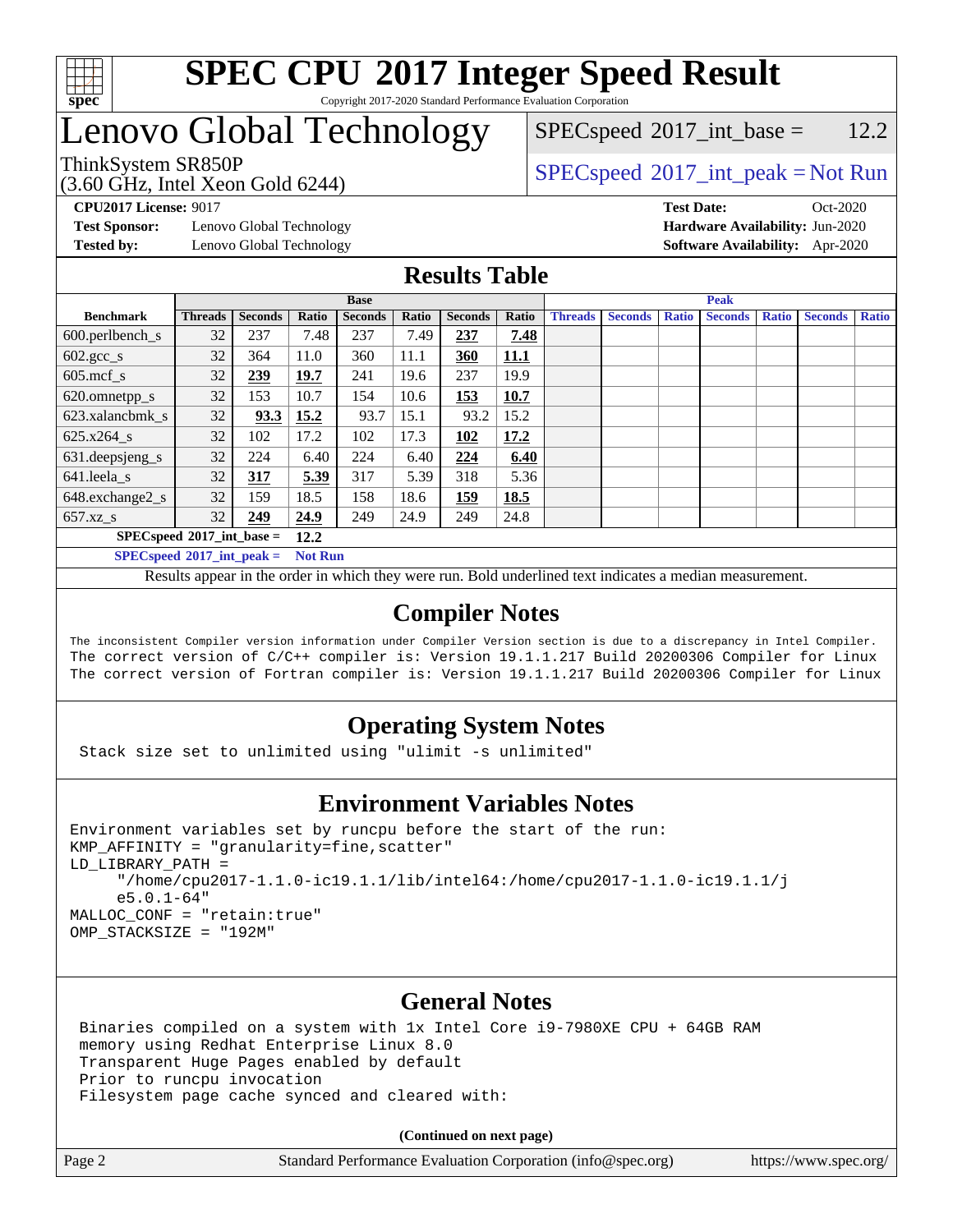

# **[SPEC CPU](http://www.spec.org/auto/cpu2017/Docs/result-fields.html#SPECCPU2017IntegerSpeedResult)[2017 Integer Speed Result](http://www.spec.org/auto/cpu2017/Docs/result-fields.html#SPECCPU2017IntegerSpeedResult)**

Copyright 2017-2020 Standard Performance Evaluation Corporation

## Lenovo Global Technology

 $SPEC speed^{\circ}2017\_int\_base = 12.2$ 

(3.60 GHz, Intel Xeon Gold 6244)

ThinkSystem SR850P<br>  $SPEC speed^{\circ}2017\_int\_peak = Not Run$ 

**[Test Sponsor:](http://www.spec.org/auto/cpu2017/Docs/result-fields.html#TestSponsor)** Lenovo Global Technology **[Hardware Availability:](http://www.spec.org/auto/cpu2017/Docs/result-fields.html#HardwareAvailability)** Jun-2020 **[Tested by:](http://www.spec.org/auto/cpu2017/Docs/result-fields.html#Testedby)** Lenovo Global Technology **[Software Availability:](http://www.spec.org/auto/cpu2017/Docs/result-fields.html#SoftwareAvailability)** Apr-2020

**[CPU2017 License:](http://www.spec.org/auto/cpu2017/Docs/result-fields.html#CPU2017License)** 9017 **[Test Date:](http://www.spec.org/auto/cpu2017/Docs/result-fields.html#TestDate)** Oct-2020

#### **[General Notes \(Continued\)](http://www.spec.org/auto/cpu2017/Docs/result-fields.html#GeneralNotes)**

 sync; echo 3> /proc/sys/vm/drop\_caches NA: The test sponsor attests, as of date of publication, that CVE-2017-5754 (Meltdown) is mitigated in the system as tested and documented. Yes: The test sponsor attests, as of date of publication, that CVE-2017-5753 (Spectre variant 1) is mitigated in the system as tested and documented. Yes: The test sponsor attests, as of date of publication, that CVE-2017-5715 (Spectre variant 2) is mitigated in the system as tested and documented. jemalloc, a general purpose malloc implementation built with the RedHat Enterprise 7.5, and the system compiler gcc 4.8.5 sources available from jemalloc.net or<https://github.com/jemalloc/jemalloc/releases> **[Platform Notes](http://www.spec.org/auto/cpu2017/Docs/result-fields.html#PlatformNotes)** BIOS configuration: Choose Operating Mode set to Maximum Performance and then set it to Custom Mode MONITOR/MWAIT set to Enable Hyper-Threading set to Disable DCU Streamer Prefetcher set to Disable Patrol Scrub set to Disable LLC dead line alloc set to Disable Sysinfo program /home/cpu2017-1.1.0-ic19.1.1/bin/sysinfo Rev: r6365 of 2019-08-21 295195f888a3d7edb1e6e46a485a0011 running on localhost.localdomain Wed Oct 21 21:05:26 2020 SUT (System Under Test) info as seen by some common utilities. For more information on this section, see <https://www.spec.org/cpu2017/Docs/config.html#sysinfo> From /proc/cpuinfo model name : Intel(R) Xeon(R) Gold 6244 CPU @ 3.60GHz 4 "physical id"s (chips) 32 "processors" cores, siblings (Caution: counting these is hw and system dependent. The following excerpts from /proc/cpuinfo might not be reliable. Use with caution.) cpu cores : 8 siblings : 8 physical 0: cores 2 3 9 16 17 20 26 27 physical 1: cores 1 2 4 9 18 19 25 27 physical 2: cores 2 9 16 17 18 19 20 27 physical 3: cores 2 4 8 9 11 17 26 27 From lscpu: Architecture: x86\_64 CPU op-mode(s): 32-bit, 64-bit Byte Order: Little Endian **(Continued on next page)**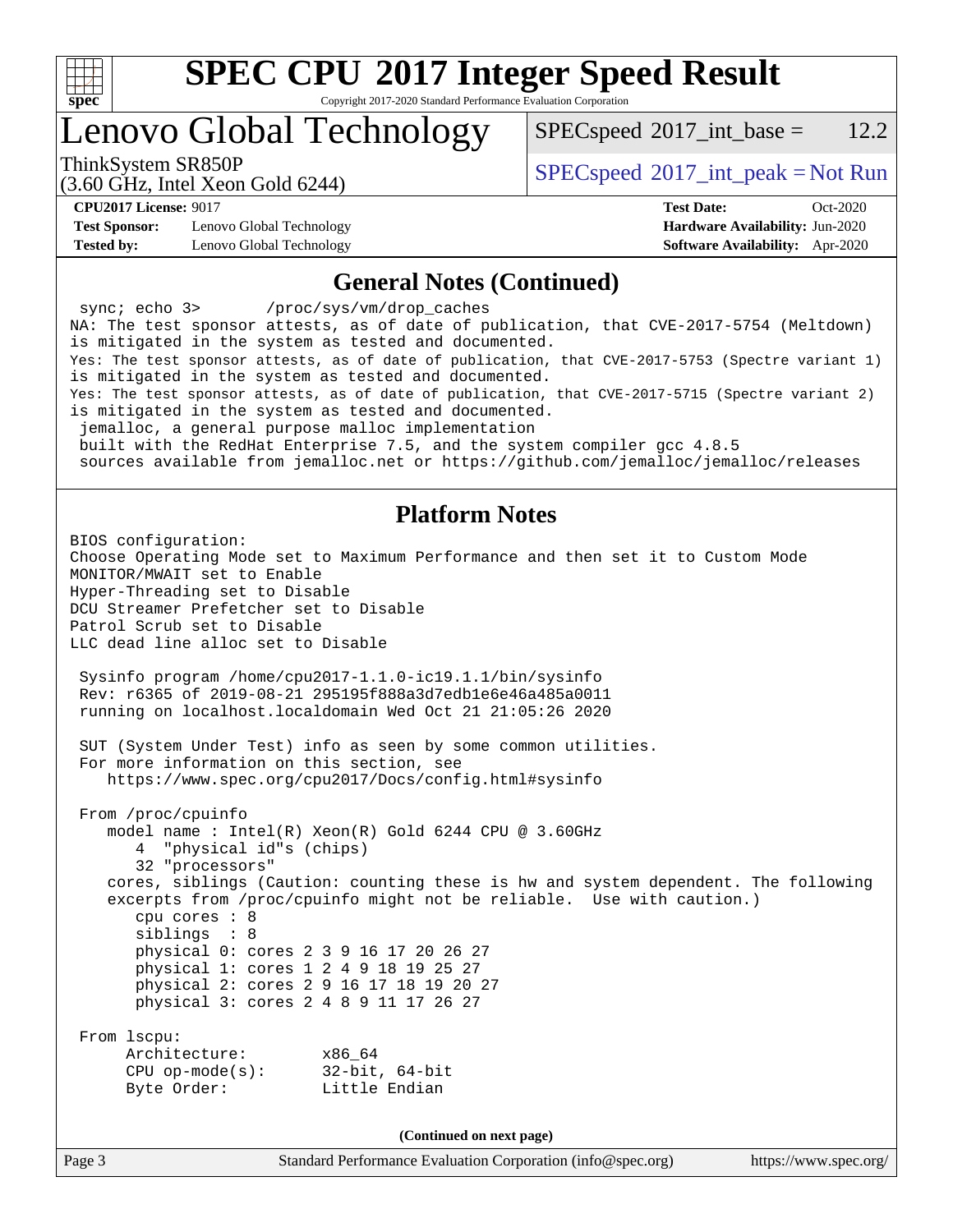

Lenovo Global Technology

 $SPECspeed^{\circledcirc}2017\_int\_base = 12.2$  $SPECspeed^{\circledcirc}2017\_int\_base = 12.2$ 

(3.60 GHz, Intel Xeon Gold 6244)

 $SPEC speed^{\circ}2017\_int\_peak = Not Run$ 

**[Test Sponsor:](http://www.spec.org/auto/cpu2017/Docs/result-fields.html#TestSponsor)** Lenovo Global Technology **[Hardware Availability:](http://www.spec.org/auto/cpu2017/Docs/result-fields.html#HardwareAvailability)** Jun-2020 **[Tested by:](http://www.spec.org/auto/cpu2017/Docs/result-fields.html#Testedby)** Lenovo Global Technology **[Software Availability:](http://www.spec.org/auto/cpu2017/Docs/result-fields.html#SoftwareAvailability)** Apr-2020

**[CPU2017 License:](http://www.spec.org/auto/cpu2017/Docs/result-fields.html#CPU2017License)** 9017 **[Test Date:](http://www.spec.org/auto/cpu2017/Docs/result-fields.html#TestDate)** Oct-2020

### **[Platform Notes \(Continued\)](http://www.spec.org/auto/cpu2017/Docs/result-fields.html#PlatformNotes)**

| CPU(s):                                                                                                                                                                | 32                                                                                                                                                                                                                                                                                                                                                                                                                                                                                                                                                                                                                                                                                                                                                                                                                                                              |
|------------------------------------------------------------------------------------------------------------------------------------------------------------------------|-----------------------------------------------------------------------------------------------------------------------------------------------------------------------------------------------------------------------------------------------------------------------------------------------------------------------------------------------------------------------------------------------------------------------------------------------------------------------------------------------------------------------------------------------------------------------------------------------------------------------------------------------------------------------------------------------------------------------------------------------------------------------------------------------------------------------------------------------------------------|
| On-line CPU(s) list: $0-31$                                                                                                                                            |                                                                                                                                                                                                                                                                                                                                                                                                                                                                                                                                                                                                                                                                                                                                                                                                                                                                 |
| Thread(s) per core:                                                                                                                                                    | 1                                                                                                                                                                                                                                                                                                                                                                                                                                                                                                                                                                                                                                                                                                                                                                                                                                                               |
| $Core(s)$ per socket:                                                                                                                                                  | 8                                                                                                                                                                                                                                                                                                                                                                                                                                                                                                                                                                                                                                                                                                                                                                                                                                                               |
| Socket(s):                                                                                                                                                             | 4                                                                                                                                                                                                                                                                                                                                                                                                                                                                                                                                                                                                                                                                                                                                                                                                                                                               |
| NUMA $node(s):$                                                                                                                                                        | 4                                                                                                                                                                                                                                                                                                                                                                                                                                                                                                                                                                                                                                                                                                                                                                                                                                                               |
| Vendor ID:                                                                                                                                                             | GenuineIntel                                                                                                                                                                                                                                                                                                                                                                                                                                                                                                                                                                                                                                                                                                                                                                                                                                                    |
| CPU family:                                                                                                                                                            | 6                                                                                                                                                                                                                                                                                                                                                                                                                                                                                                                                                                                                                                                                                                                                                                                                                                                               |
| Model:                                                                                                                                                                 | 85                                                                                                                                                                                                                                                                                                                                                                                                                                                                                                                                                                                                                                                                                                                                                                                                                                                              |
| Model name:                                                                                                                                                            | $Intel(R)$ Xeon $(R)$ Gold 6244 CPU @ 3.60GHz                                                                                                                                                                                                                                                                                                                                                                                                                                                                                                                                                                                                                                                                                                                                                                                                                   |
| Stepping:                                                                                                                                                              | 6                                                                                                                                                                                                                                                                                                                                                                                                                                                                                                                                                                                                                                                                                                                                                                                                                                                               |
| CPU MHz:                                                                                                                                                               | 2804.032                                                                                                                                                                                                                                                                                                                                                                                                                                                                                                                                                                                                                                                                                                                                                                                                                                                        |
| $CPU$ max $MHz$ :                                                                                                                                                      | 4400.0000                                                                                                                                                                                                                                                                                                                                                                                                                                                                                                                                                                                                                                                                                                                                                                                                                                                       |
| CPU min MHz:                                                                                                                                                           | 1200.0000                                                                                                                                                                                                                                                                                                                                                                                                                                                                                                                                                                                                                                                                                                                                                                                                                                                       |
| BogoMIPS:                                                                                                                                                              | 7200.00                                                                                                                                                                                                                                                                                                                                                                                                                                                                                                                                                                                                                                                                                                                                                                                                                                                         |
| Virtualization:                                                                                                                                                        | $VT - x$                                                                                                                                                                                                                                                                                                                                                                                                                                                                                                                                                                                                                                                                                                                                                                                                                                                        |
| $L1d$ cache:                                                                                                                                                           | 32K                                                                                                                                                                                                                                                                                                                                                                                                                                                                                                                                                                                                                                                                                                                                                                                                                                                             |
| Lli cache:                                                                                                                                                             | 32K                                                                                                                                                                                                                                                                                                                                                                                                                                                                                                                                                                                                                                                                                                                                                                                                                                                             |
| L2 cache:                                                                                                                                                              | 1024K                                                                                                                                                                                                                                                                                                                                                                                                                                                                                                                                                                                                                                                                                                                                                                                                                                                           |
| $L3$ cache:                                                                                                                                                            | 25344K                                                                                                                                                                                                                                                                                                                                                                                                                                                                                                                                                                                                                                                                                                                                                                                                                                                          |
| NUMA $node0$ $CPU(s)$ :                                                                                                                                                | $0 - 7$                                                                                                                                                                                                                                                                                                                                                                                                                                                                                                                                                                                                                                                                                                                                                                                                                                                         |
| NUMA $node1$ $CPU(s):$                                                                                                                                                 | $8 - 15$                                                                                                                                                                                                                                                                                                                                                                                                                                                                                                                                                                                                                                                                                                                                                                                                                                                        |
| NUMA $node2$ $CPU(s):$                                                                                                                                                 | $16 - 23$                                                                                                                                                                                                                                                                                                                                                                                                                                                                                                                                                                                                                                                                                                                                                                                                                                                       |
| NUMA $node3$ CPU $(s)$ :                                                                                                                                               | $24 - 31$                                                                                                                                                                                                                                                                                                                                                                                                                                                                                                                                                                                                                                                                                                                                                                                                                                                       |
| Flaqs:                                                                                                                                                                 | fpu vme de pse tsc msr pae mce cx8 apic sep mtrr pge mca cmov                                                                                                                                                                                                                                                                                                                                                                                                                                                                                                                                                                                                                                                                                                                                                                                                   |
| arch_capabilities                                                                                                                                                      | pat pse36 clflush dts acpi mmx fxsr sse sse2 ss ht tm pbe syscall nx pdpelgb rdtscp<br>lm constant_tsc art arch_perfmon pebs bts rep_good nopl xtopology nonstop_tsc cpuid<br>aperfmperf pni pclmulqdq dtes64 monitor ds_cpl vmx smx est tm2 ssse3 sdbg fma cx16<br>xtpr pdcm pcid dca sse4_1 sse4_2 x2apic movbe popcnt tsc_deadline_timer aes xsave<br>avx f16c rdrand lahf_lm abm 3dnowprefetch cpuid_fault epb cat_13 cdp_13<br>invpcid_single intel_ppin ssbd mba ibrs ibpb stibp ibrs_enhanced tpr_shadow vnmi<br>flexpriority ept vpid fsgsbase tsc_adjust bmil hle avx2 smep bmi2 erms invpcid rtm<br>cqm mpx rdt_a avx512f avx512dq rdseed adx smap clflushopt clwb intel_pt avx512cd<br>avx512bw avx512vl xsaveopt xsavec xgetbvl xsaves cqm_llc cqm_occup_llc cqm_mbm_total<br>cqm_mbm_local dtherm ida arat pln pts pku ospke avx512_vnni flush_l1d |
| /proc/cpuinfo cache data<br>cache size : 25344 KB                                                                                                                      |                                                                                                                                                                                                                                                                                                                                                                                                                                                                                                                                                                                                                                                                                                                                                                                                                                                                 |
| physical chip.<br>$available: 4 nodes (0-3)$<br>node 0 cpus: 0 1 2 3 4 5 6 7<br>node 0 size: 386685 MB<br>node 0 free: 386173 MB<br>node 1 cpus: 8 9 10 11 12 13 14 15 | From numactl --hardware WARNING: a numactl 'node' might or might not correspond to a                                                                                                                                                                                                                                                                                                                                                                                                                                                                                                                                                                                                                                                                                                                                                                            |

**(Continued on next page)**

Page 4 Standard Performance Evaluation Corporation [\(info@spec.org\)](mailto:info@spec.org) <https://www.spec.org/>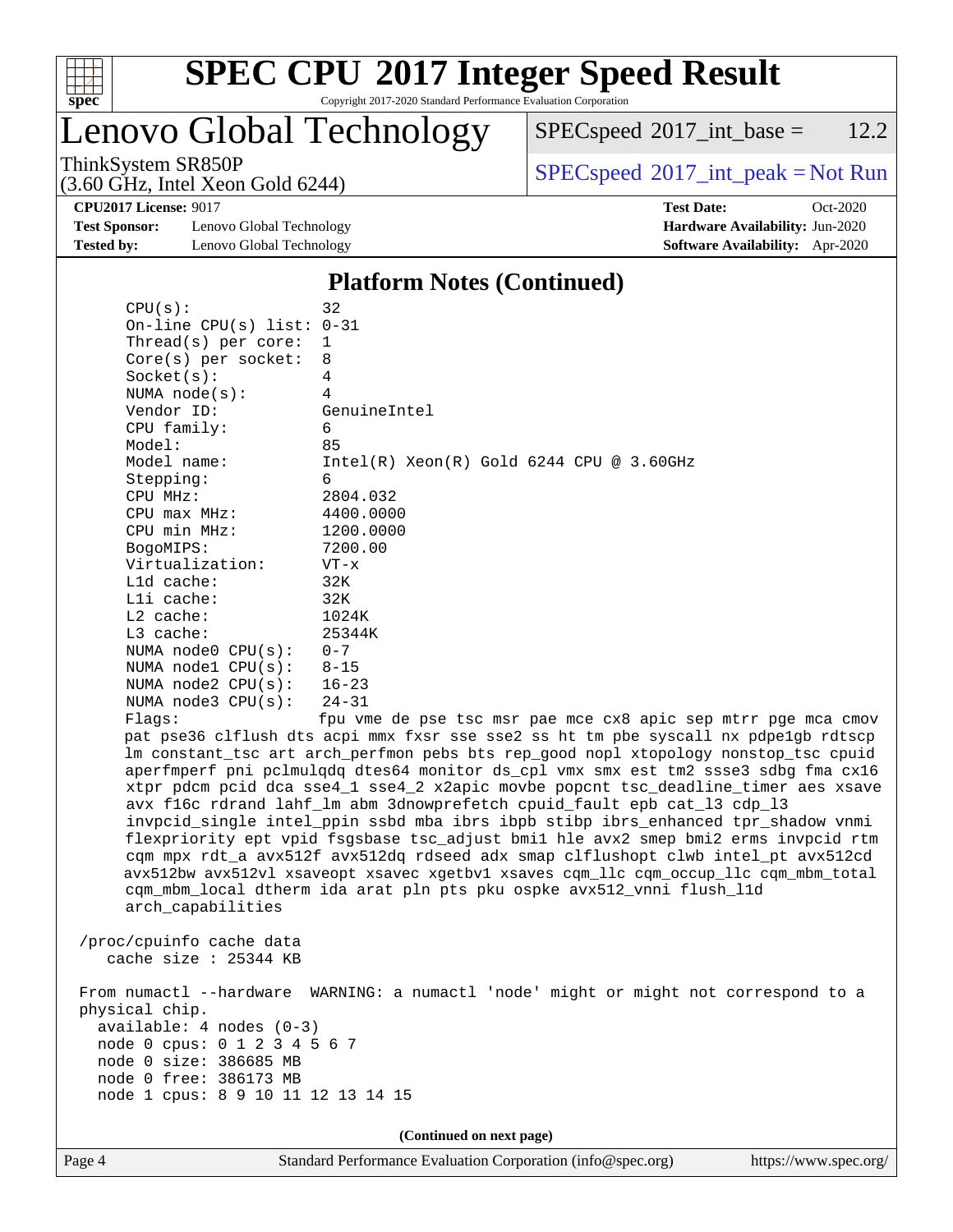

# **[SPEC CPU](http://www.spec.org/auto/cpu2017/Docs/result-fields.html#SPECCPU2017IntegerSpeedResult)[2017 Integer Speed Result](http://www.spec.org/auto/cpu2017/Docs/result-fields.html#SPECCPU2017IntegerSpeedResult)**

Copyright 2017-2020 Standard Performance Evaluation Corporation

## Lenovo Global Technology

 $SPEC speed^{\circ}2017\_int\_base = 12.2$ 

(3.60 GHz, Intel Xeon Gold 6244)

ThinkSystem SR850P<br>  $SPEC speed^{\circ}2017\_int\_peak = Not Run$ 

**[Test Sponsor:](http://www.spec.org/auto/cpu2017/Docs/result-fields.html#TestSponsor)** Lenovo Global Technology **[Hardware Availability:](http://www.spec.org/auto/cpu2017/Docs/result-fields.html#HardwareAvailability)** Jun-2020 **[Tested by:](http://www.spec.org/auto/cpu2017/Docs/result-fields.html#Testedby)** Lenovo Global Technology **[Software Availability:](http://www.spec.org/auto/cpu2017/Docs/result-fields.html#SoftwareAvailability)** Apr-2020

**[CPU2017 License:](http://www.spec.org/auto/cpu2017/Docs/result-fields.html#CPU2017License)** 9017 **[Test Date:](http://www.spec.org/auto/cpu2017/Docs/result-fields.html#TestDate)** Oct-2020

### **[Platform Notes \(Continued\)](http://www.spec.org/auto/cpu2017/Docs/result-fields.html#PlatformNotes)**

 node 1 size: 387069 MB node 1 free: 386739 MB node 2 cpus: 16 17 18 19 20 21 22 23 node 2 size: 387045 MB node 2 free: 386521 MB node 3 cpus: 24 25 26 27 28 29 30 31 node 3 size: 387069 MB node 3 free: 386148 MB node distances: node 0 1 2 3 0: 10 21 21 21 1: 21 10 21 21 2: 21 21 10 21 3: 21 21 21 10 From /proc/meminfo MemTotal: 1585019700 kB HugePages\_Total: 0 Hugepagesize: 2048 kB From /etc/\*release\* /etc/\*version\* os-release: NAME="Red Hat Enterprise Linux" VERSION="8.0 (Ootpa)" ID="rhel" ID\_LIKE="fedora" VERSION\_ID="8.0" PLATFORM\_ID="platform:el8" PRETTY\_NAME="Red Hat Enterprise Linux 8.0 (Ootpa)" ANSI\_COLOR="0;31" redhat-release: Red Hat Enterprise Linux release 8.0 (Ootpa) system-release: Red Hat Enterprise Linux release 8.0 (Ootpa) system-release-cpe: cpe:/o:redhat:enterprise\_linux:8.0:ga uname -a: Linux localhost.localdomain 4.18.0-80.el8.x86\_64 #1 SMP Wed Mar 13 12:02:46 UTC 2019 x86\_64 x86\_64 x86\_64 GNU/Linux Kernel self-reported vulnerability status: CVE-2018-3620 (L1 Terminal Fault): Not affected Microarchitectural Data Sampling: No status reported CVE-2017-5754 (Meltdown): Not affected CVE-2018-3639 (Speculative Store Bypass): Mitigation: Speculative Store Bypass disabled via prctl and seccomp CVE-2017-5753 (Spectre variant 1): Mitigation: \_\_user pointer sanitization CVE-2017-5715 (Spectre variant 2): Mitigation: Enhanced IBRS, IBPB: conditional,

**(Continued on next page)**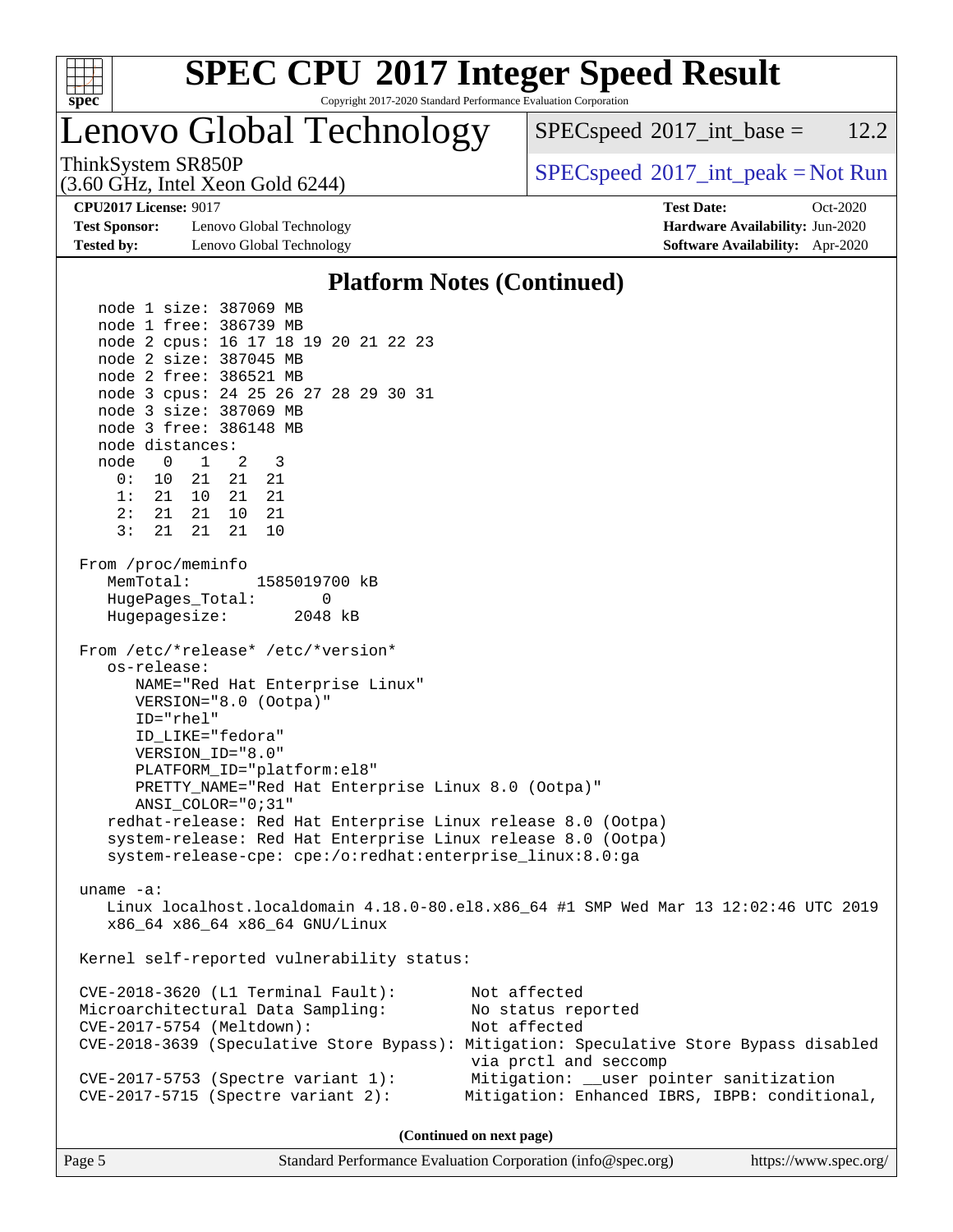

# **[SPEC CPU](http://www.spec.org/auto/cpu2017/Docs/result-fields.html#SPECCPU2017IntegerSpeedResult)[2017 Integer Speed Result](http://www.spec.org/auto/cpu2017/Docs/result-fields.html#SPECCPU2017IntegerSpeedResult)**

Copyright 2017-2020 Standard Performance Evaluation Corporation

## Lenovo Global Technology

 $SPEC speed^{\circ}2017\_int\_base = 12.2$ 

(3.60 GHz, Intel Xeon Gold 6244)

ThinkSystem SR850P<br>  $SPEC speed^{\circ}2017\_int\_peak = Not Run$ 

**[Test Sponsor:](http://www.spec.org/auto/cpu2017/Docs/result-fields.html#TestSponsor)** Lenovo Global Technology **[Hardware Availability:](http://www.spec.org/auto/cpu2017/Docs/result-fields.html#HardwareAvailability)** Jun-2020 **[Tested by:](http://www.spec.org/auto/cpu2017/Docs/result-fields.html#Testedby)** Lenovo Global Technology **[Software Availability:](http://www.spec.org/auto/cpu2017/Docs/result-fields.html#SoftwareAvailability)** Apr-2020

**[CPU2017 License:](http://www.spec.org/auto/cpu2017/Docs/result-fields.html#CPU2017License)** 9017 **[Test Date:](http://www.spec.org/auto/cpu2017/Docs/result-fields.html#TestDate)** Oct-2020

#### **[Platform Notes \(Continued\)](http://www.spec.org/auto/cpu2017/Docs/result-fields.html#PlatformNotes)**

RSB filling

run-level 3 Oct 21 18:45

 SPEC is set to: /home/cpu2017-1.1.0-ic19.1.1 Filesystem Type Size Used Avail Use% Mounted on /dev/sda4 xfs 839G 22G 817G 3% /home

 From /sys/devices/virtual/dmi/id BIOS: Lenovo -[TEE156L-2.61]- 05/20/2020 Vendor: Lenovo Product: ThinkSystem SR850P -[7D2HCTO1WW]- Product Family: ThinkSystem Serial: 1234567890

 Additional information from dmidecode follows. WARNING: Use caution when you interpret this section. The 'dmidecode' program reads system data which is "intended to allow hardware to be accurately determined", but the intent may not be met, as there are frequent changes to hardware, firmware, and the "DMTF SMBIOS" standard. Memory:

48x Samsung M393A4K40CB2-CVF 32 GB 2 rank 2933

(End of data from sysinfo program)

## **[Compiler Version Notes](http://www.spec.org/auto/cpu2017/Docs/result-fields.html#CompilerVersionNotes)**

| $600.$ perlbench $s(base)$ $602.$ qcc $s(base)$ $605.$ mcf $s(base)$<br>C<br>$625.x264_s(base) 657.xz_s(base)$<br>Intel(R) C Compiler for applications running on $Intel(R)$ 64, Version 2021.1<br>NextGen Build 20200304<br>Copyright (C) 1985-2020 Intel Corporation. All rights reserved.<br>$620$ .omnetpp $s(base)$ 623.xalancbmk $s(base)$ 631.deepsjeng $s(base)$<br>$C++$<br>641.leela s(base)<br>Intel(R) $C++$ Compiler for applications running on Intel(R) 64, Version 2021.1<br>NextGen Build 20200304<br>Copyright (C) 1985-2020 Intel Corporation. All rights reserved.<br>Fortran   648.exchange2_s(base)<br>(Continued on next page) | Page 6 | Standard Performance Evaluation Corporation (info@spec.org) | https://www.spec.org/ |
|-------------------------------------------------------------------------------------------------------------------------------------------------------------------------------------------------------------------------------------------------------------------------------------------------------------------------------------------------------------------------------------------------------------------------------------------------------------------------------------------------------------------------------------------------------------------------------------------------------------------------------------------------------|--------|-------------------------------------------------------------|-----------------------|
|                                                                                                                                                                                                                                                                                                                                                                                                                                                                                                                                                                                                                                                       |        |                                                             |                       |
|                                                                                                                                                                                                                                                                                                                                                                                                                                                                                                                                                                                                                                                       |        |                                                             |                       |
|                                                                                                                                                                                                                                                                                                                                                                                                                                                                                                                                                                                                                                                       |        |                                                             |                       |
|                                                                                                                                                                                                                                                                                                                                                                                                                                                                                                                                                                                                                                                       |        |                                                             |                       |
|                                                                                                                                                                                                                                                                                                                                                                                                                                                                                                                                                                                                                                                       |        |                                                             |                       |
|                                                                                                                                                                                                                                                                                                                                                                                                                                                                                                                                                                                                                                                       |        |                                                             |                       |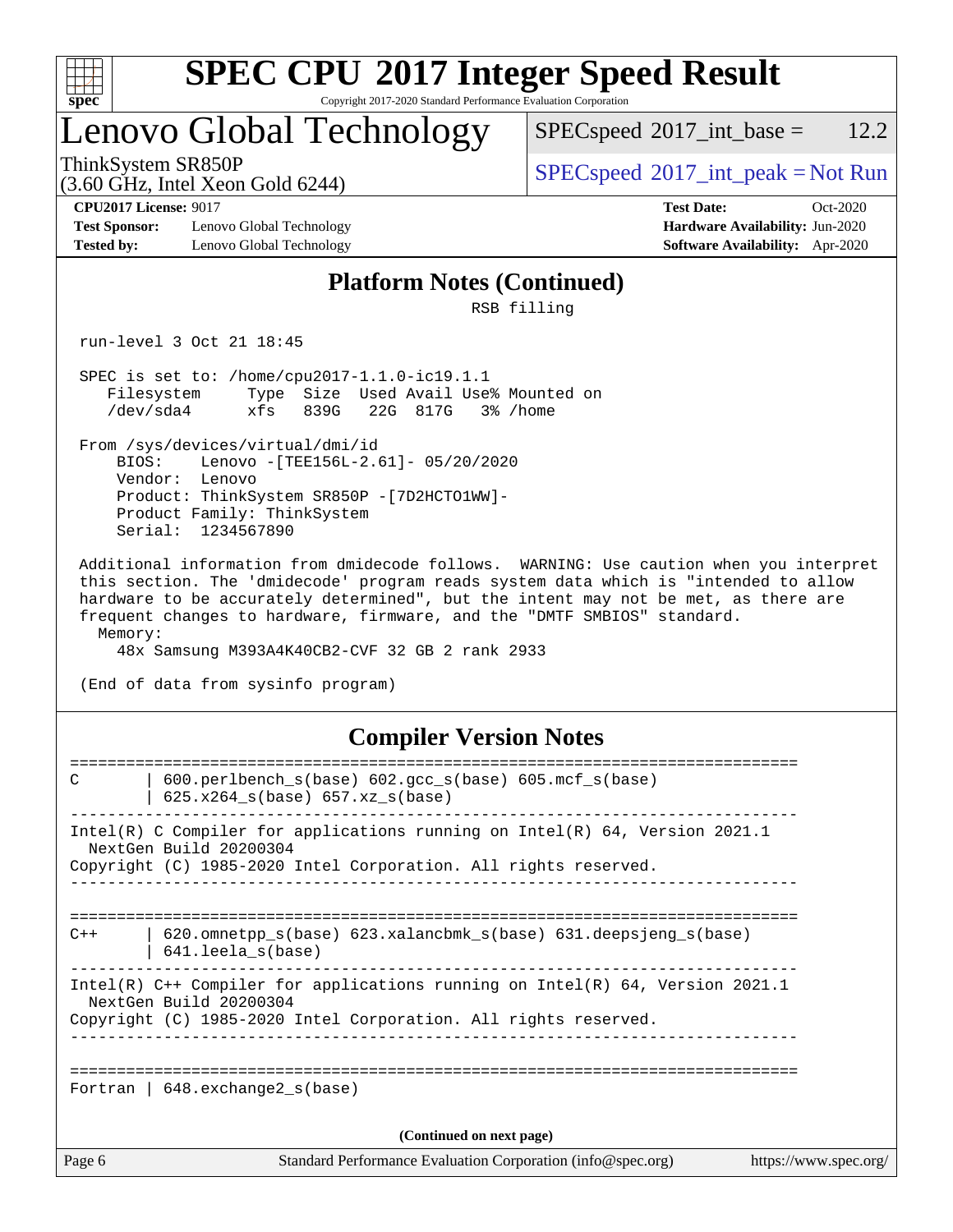

## Lenovo Global Technology

 $SPEC speed^{\circ}2017\_int\_base = 12.2$ 

(3.60 GHz, Intel Xeon Gold 6244)

ThinkSystem SR850P<br>  $SPEC speed^{\circ}2017\_int\_peak = Not Run$ 

**[Test Sponsor:](http://www.spec.org/auto/cpu2017/Docs/result-fields.html#TestSponsor)** Lenovo Global Technology **[Hardware Availability:](http://www.spec.org/auto/cpu2017/Docs/result-fields.html#HardwareAvailability)** Jun-2020 **[Tested by:](http://www.spec.org/auto/cpu2017/Docs/result-fields.html#Testedby)** Lenovo Global Technology **[Software Availability:](http://www.spec.org/auto/cpu2017/Docs/result-fields.html#SoftwareAvailability)** Apr-2020

**[CPU2017 License:](http://www.spec.org/auto/cpu2017/Docs/result-fields.html#CPU2017License)** 9017 **[Test Date:](http://www.spec.org/auto/cpu2017/Docs/result-fields.html#TestDate)** Oct-2020

## **[Compiler Version Notes \(Continued\)](http://www.spec.org/auto/cpu2017/Docs/result-fields.html#CompilerVersionNotes)**

------------------------------------------------------------------------------ Intel(R) Fortran Intel(R) 64 Compiler for applications running on Intel(R) 64, Version 19.1.1.217 Build 20200306 Copyright (C) 1985-2020 Intel Corporation. All rights reserved. ------------------------------------------------------------------------------

**[Base Compiler Invocation](http://www.spec.org/auto/cpu2017/Docs/result-fields.html#BaseCompilerInvocation)**

[C benchmarks](http://www.spec.org/auto/cpu2017/Docs/result-fields.html#Cbenchmarks):  $i$ cc

[C++ benchmarks:](http://www.spec.org/auto/cpu2017/Docs/result-fields.html#CXXbenchmarks) [icpc](http://www.spec.org/cpu2017/results/res2020q4/cpu2017-20201026-24289.flags.html#user_CXXbase_intel_icpc_c510b6838c7f56d33e37e94d029a35b4a7bccf4766a728ee175e80a419847e808290a9b78be685c44ab727ea267ec2f070ec5dc83b407c0218cded6866a35d07)

[Fortran benchmarks](http://www.spec.org/auto/cpu2017/Docs/result-fields.html#Fortranbenchmarks): [ifort](http://www.spec.org/cpu2017/results/res2020q4/cpu2017-20201026-24289.flags.html#user_FCbase_intel_ifort_8111460550e3ca792625aed983ce982f94888b8b503583aa7ba2b8303487b4d8a21a13e7191a45c5fd58ff318f48f9492884d4413fa793fd88dd292cad7027ca)

## **[Base Portability Flags](http://www.spec.org/auto/cpu2017/Docs/result-fields.html#BasePortabilityFlags)**

 600.perlbench\_s: [-DSPEC\\_LP64](http://www.spec.org/cpu2017/results/res2020q4/cpu2017-20201026-24289.flags.html#b600.perlbench_s_basePORTABILITY_DSPEC_LP64) [-DSPEC\\_LINUX\\_X64](http://www.spec.org/cpu2017/results/res2020q4/cpu2017-20201026-24289.flags.html#b600.perlbench_s_baseCPORTABILITY_DSPEC_LINUX_X64) 602.gcc\_s: [-DSPEC\\_LP64](http://www.spec.org/cpu2017/results/res2020q4/cpu2017-20201026-24289.flags.html#suite_basePORTABILITY602_gcc_s_DSPEC_LP64) 605.mcf\_s: [-DSPEC\\_LP64](http://www.spec.org/cpu2017/results/res2020q4/cpu2017-20201026-24289.flags.html#suite_basePORTABILITY605_mcf_s_DSPEC_LP64) 620.omnetpp\_s: [-DSPEC\\_LP64](http://www.spec.org/cpu2017/results/res2020q4/cpu2017-20201026-24289.flags.html#suite_basePORTABILITY620_omnetpp_s_DSPEC_LP64) 623.xalancbmk\_s: [-DSPEC\\_LP64](http://www.spec.org/cpu2017/results/res2020q4/cpu2017-20201026-24289.flags.html#suite_basePORTABILITY623_xalancbmk_s_DSPEC_LP64) [-DSPEC\\_LINUX](http://www.spec.org/cpu2017/results/res2020q4/cpu2017-20201026-24289.flags.html#b623.xalancbmk_s_baseCXXPORTABILITY_DSPEC_LINUX) 625.x264\_s: [-DSPEC\\_LP64](http://www.spec.org/cpu2017/results/res2020q4/cpu2017-20201026-24289.flags.html#suite_basePORTABILITY625_x264_s_DSPEC_LP64) 631.deepsjeng\_s: [-DSPEC\\_LP64](http://www.spec.org/cpu2017/results/res2020q4/cpu2017-20201026-24289.flags.html#suite_basePORTABILITY631_deepsjeng_s_DSPEC_LP64) 641.leela\_s: [-DSPEC\\_LP64](http://www.spec.org/cpu2017/results/res2020q4/cpu2017-20201026-24289.flags.html#suite_basePORTABILITY641_leela_s_DSPEC_LP64) 648.exchange2\_s: [-DSPEC\\_LP64](http://www.spec.org/cpu2017/results/res2020q4/cpu2017-20201026-24289.flags.html#suite_basePORTABILITY648_exchange2_s_DSPEC_LP64) 657.xz\_s: [-DSPEC\\_LP64](http://www.spec.org/cpu2017/results/res2020q4/cpu2017-20201026-24289.flags.html#suite_basePORTABILITY657_xz_s_DSPEC_LP64)

## **[Base Optimization Flags](http://www.spec.org/auto/cpu2017/Docs/result-fields.html#BaseOptimizationFlags)**

#### [C benchmarks](http://www.spec.org/auto/cpu2017/Docs/result-fields.html#Cbenchmarks):

[-m64](http://www.spec.org/cpu2017/results/res2020q4/cpu2017-20201026-24289.flags.html#user_CCbase_m64-icc) [-qnextgen](http://www.spec.org/cpu2017/results/res2020q4/cpu2017-20201026-24289.flags.html#user_CCbase_f-qnextgen) [-std=c11](http://www.spec.org/cpu2017/results/res2020q4/cpu2017-20201026-24289.flags.html#user_CCbase_std-icc-std_0e1c27790398a4642dfca32ffe6c27b5796f9c2d2676156f2e42c9c44eaad0c049b1cdb667a270c34d979996257aeb8fc440bfb01818dbc9357bd9d174cb8524) [-Wl,-plugin-opt=-x86-branches-within-32B-boundaries](http://www.spec.org/cpu2017/results/res2020q4/cpu2017-20201026-24289.flags.html#user_CCbase_f-x86-branches-within-32B-boundaries_0098b4e4317ae60947b7b728078a624952a08ac37a3c797dfb4ffeb399e0c61a9dd0f2f44ce917e9361fb9076ccb15e7824594512dd315205382d84209e912f3) [-Wl,-z,muldefs](http://www.spec.org/cpu2017/results/res2020q4/cpu2017-20201026-24289.flags.html#user_CCbase_link_force_multiple1_b4cbdb97b34bdee9ceefcfe54f4c8ea74255f0b02a4b23e853cdb0e18eb4525ac79b5a88067c842dd0ee6996c24547a27a4b99331201badda8798ef8a743f577) [-xCORE-AVX512](http://www.spec.org/cpu2017/results/res2020q4/cpu2017-20201026-24289.flags.html#user_CCbase_f-xCORE-AVX512) [-O3](http://www.spec.org/cpu2017/results/res2020q4/cpu2017-20201026-24289.flags.html#user_CCbase_f-O3) [-ffast-math](http://www.spec.org/cpu2017/results/res2020q4/cpu2017-20201026-24289.flags.html#user_CCbase_f-ffast-math) [-flto](http://www.spec.org/cpu2017/results/res2020q4/cpu2017-20201026-24289.flags.html#user_CCbase_f-flto) [-mfpmath=sse](http://www.spec.org/cpu2017/results/res2020q4/cpu2017-20201026-24289.flags.html#user_CCbase_f-mfpmath_70eb8fac26bde974f8ab713bc9086c5621c0b8d2f6c86f38af0bd7062540daf19db5f3a066d8c6684be05d84c9b6322eb3b5be6619d967835195b93d6c02afa1) [-funroll-loops](http://www.spec.org/cpu2017/results/res2020q4/cpu2017-20201026-24289.flags.html#user_CCbase_f-funroll-loops) [-fuse-ld=gold](http://www.spec.org/cpu2017/results/res2020q4/cpu2017-20201026-24289.flags.html#user_CCbase_f-fuse-ld_920b3586e2b8c6e0748b9c84fa9b744736ba725a32cab14ad8f3d4ad28eecb2f59d1144823d2e17006539a88734fe1fc08fc3035f7676166309105a78aaabc32) [-qopt-mem-layout-trans=4](http://www.spec.org/cpu2017/results/res2020q4/cpu2017-20201026-24289.flags.html#user_CCbase_f-qopt-mem-layout-trans_fa39e755916c150a61361b7846f310bcdf6f04e385ef281cadf3647acec3f0ae266d1a1d22d972a7087a248fd4e6ca390a3634700869573d231a252c784941a8) [-fopenmp](http://www.spec.org/cpu2017/results/res2020q4/cpu2017-20201026-24289.flags.html#user_CCbase_fopenmp_5aa2e47ce4f2ef030ba5d12d5a7a9c4e57167333d78243fcadb80b48d5abb78ff19333f8478e0b2a41e63049eb285965c145ccab7b93db7d0c4d59e4dc6f5591) [-DSPEC\\_OPENMP](http://www.spec.org/cpu2017/results/res2020q4/cpu2017-20201026-24289.flags.html#suite_CCbase_DSPEC_OPENMP) [-L/usr/local/jemalloc64-5.0.1/lib](http://www.spec.org/cpu2017/results/res2020q4/cpu2017-20201026-24289.flags.html#user_CCbase_jemalloc_link_path64_1_cc289568b1a6c0fd3b62c91b824c27fcb5af5e8098e6ad028160d21144ef1b8aef3170d2acf0bee98a8da324cfe4f67d0a3d0c4cc4673d993d694dc2a0df248b) [-ljemalloc](http://www.spec.org/cpu2017/results/res2020q4/cpu2017-20201026-24289.flags.html#user_CCbase_jemalloc_link_lib_d1249b907c500fa1c0672f44f562e3d0f79738ae9e3c4a9c376d49f265a04b9c99b167ecedbf6711b3085be911c67ff61f150a17b3472be731631ba4d0471706)

#### [C++ benchmarks:](http://www.spec.org/auto/cpu2017/Docs/result-fields.html#CXXbenchmarks)

[-m64](http://www.spec.org/cpu2017/results/res2020q4/cpu2017-20201026-24289.flags.html#user_CXXbase_m64-icc) [-qnextgen](http://www.spec.org/cpu2017/results/res2020q4/cpu2017-20201026-24289.flags.html#user_CXXbase_f-qnextgen) [-Wl,-plugin-opt=-x86-branches-within-32B-boundaries](http://www.spec.org/cpu2017/results/res2020q4/cpu2017-20201026-24289.flags.html#user_CXXbase_f-x86-branches-within-32B-boundaries_0098b4e4317ae60947b7b728078a624952a08ac37a3c797dfb4ffeb399e0c61a9dd0f2f44ce917e9361fb9076ccb15e7824594512dd315205382d84209e912f3)

Page 7 Standard Performance Evaluation Corporation [\(info@spec.org\)](mailto:info@spec.org) <https://www.spec.org/> **(Continued on next page)**